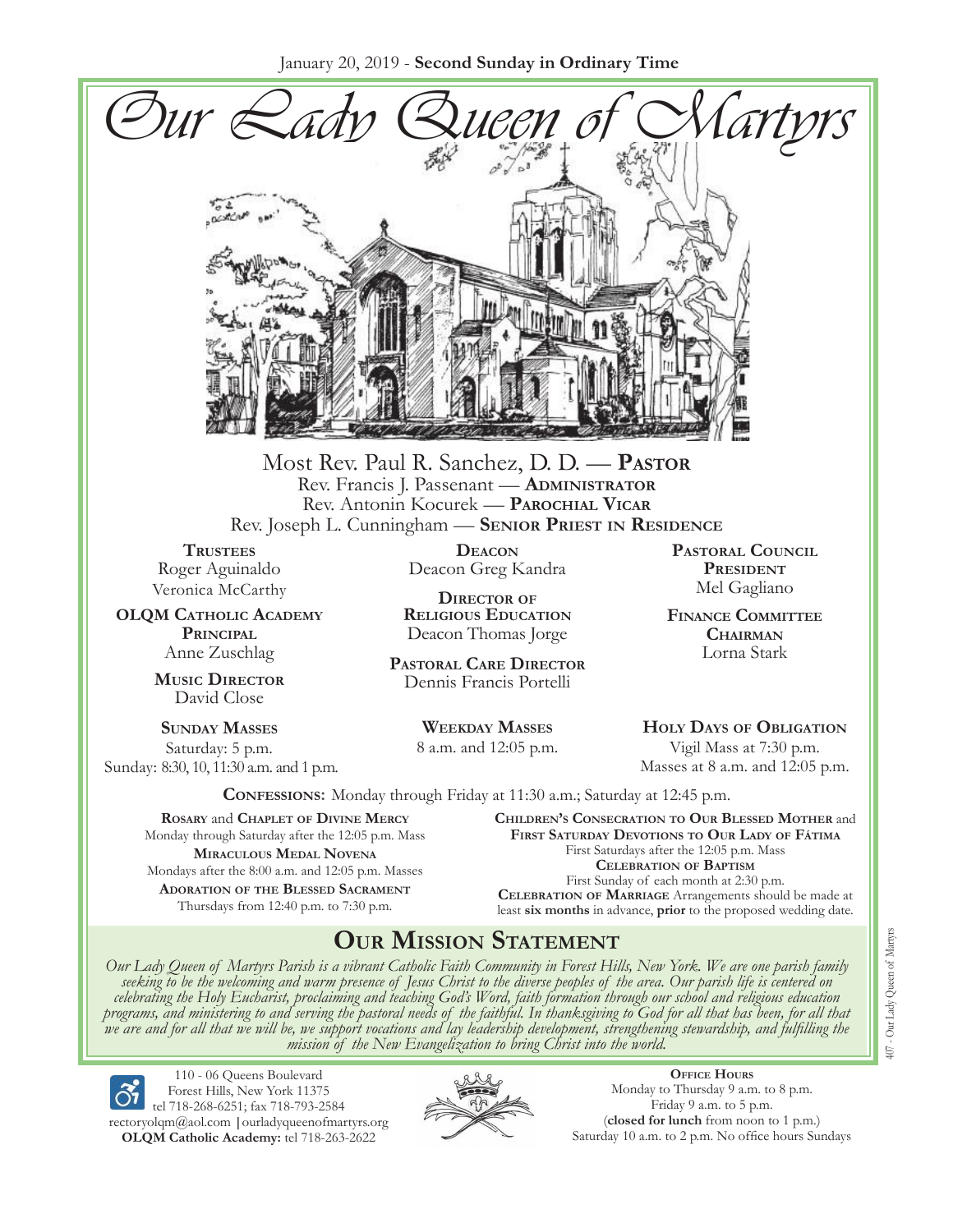### **Masses for the Week**

*Saturday, January 19*  **8 a.m.** Gabriel Caycedo **12:05 p.m***.* Maria Trinidad Aguirre **5 p.m***.* Liza Pollini [living]

*Sunday, January 20*  **10 a.m. Family Mass celebrated for the parishioners of Our Lady Queen of Martyrs** *Children's Liturgy of the Word* 

> *Monday, January 21*  **Saint Agnes 8 a.m.** Joan Shea **12:05 p.m.** Harry Lambert

*Tuesday, January 22*  **Day of Prayer for the Legal Protection of Unborn Children Annual Response to Roe v. Wade 8 a.m.** Tia Maria and Abuela Aida Puerto **12:05 p.m***.* Betty Mancino

> *Wednesday, January 23*  **Saint Vincent Saint Marianne Cope 8 a.m.** Jeong Ownchul **12:05 p.m***.* Michael Herity

*Thursday, January 24*  **Saint Francis de Sales 8 a.m.** Adelaide Connaughton **12:05 p.m***.* Scott Blackshaw

*Friday, January 25*  **Conversion of Saint Paul 8 a.m.** Jose Marie Marcal Cameira **12:05 p.m***.* John J. Griffin

*Saturday, January 26*  **Saint Timothy and Saint Titus 8 a.m.** John Badajko **12:05 p.m***.* Karen Sly **5 p.m***.* Richard Mohr

# **Remember Our Sick**

Blanche Aeppli, Mark Bradley, William Bruscella, Taylor Alan Calder, Luis Fernando Cardenas, Augustine Cisneros, Robert Cosenza, Dr. Robert Cospito, Tracy Cuva, Theresa Do, Norman Doucette, Baby Luka Dudashvili, Gabriel Eshaghian, Joanne Ferolie, Albert and Sheila Flescher, Lidia Flores, Gaye Fruscione, Sr. Frances Gritte SC, Anne Gorin, Cathie Greulich, Alex Guttierez, Ann Harding, Sean Harrison, Robert Heyer, Henry Johnson, Lynne Keeley, Anna LaBruna, Jacqueline Lisandrelli, Elizabeth Maryon, Richard Meehan, John Murphy, Doolarie Niranjan, Veronica Nissan, Eugene Novacek, Maureen Piatt, Nancy and Ronald Piotrowksi, Grace Plank, Veronica Pulanski, Nora Radocea, Dr. Anthony Sarro, Kathy Semble, Gail Whelan, Heather Wright, Brittany Zaita—**and all parishioners currently in nursing homes, hospitals or confined to their homes**

# **Main Events of the Week**

*Sunday, January 20*  **11:30 a.m. Mass,** *church:*  **Close of St. Padre Pio Novena**

*Monday, January 21* 



*Tuesday, January 22*  **7:30 p.m.,** *choir loft:* **Choir Rehearsal**

*Wednesday, January 23* **3 p.m.,** *Queens Community House (108-25 62nd Dr.):*  **Setup for Evening Food Pantry**

**Religious Education 3:45**–**5 p.m.,** *levels 1, 2, 3 and 4 class*  **7**–**8:15 p.m.,** *levels 5, 6, Confirmation, FFO  I*

*Thursday, January 24*  **After 12:05 p.m. Mass,** *church:* **Benediction**

*Friday, January 25*  **7:30 p.m.,** *rectory (enter through glass door off 72nd Road):*  **Charismatic Prayer Group meeting**

*Rectory = main meeting room (lower level)*

*Saturday, January 26* **9:30**–**11 a.m.,** *Our Lady Queen of Martyrs Catholic Academy Building:* **Open House for Nursery to Grade 7** 

> **The Wine and Hosts**  are offered in loving memory of **Baltazar Perez** —*requested by Eufrocina P. Perez*

# **Remember Our Deceased**

Rev. Robert Blyman Balyan Bohdan Sally Conlon

Luis Martinez Rev. Andrew K. Soley James J. Ward

**We pray for the men and women of our Armed Forces serving in the U.S. and abroad**

Eric Böhm, Sergio Borrero, Thaddeus Buenaventura, Ricardo Cantillo, Bobby DiTroia, Armando Fellin, Andrew Gonzalez, A. Jay James, William (Will) Klos, Michael Le Floch, Louis Mannino, Jean-Marc Moïse, Brian Quinn, Justin Pabse, Adam Rearick, Rodney Ross, McNeely Royal, Victoria Tissler-Bacca, Charles Torres, Gonzalo Vallecillos, Jose J. Vaz, Mollie Rae Whitley, William Youssef, Phillip Whitley, Jeff Zabala. **Please pray for all who risk their lives for our safety, including police, fire, corrections and military personnel.**

WELCOME! If a disability makes it difficult for you to fully participate at Mass or other activities of the parish, please email our **Parish Advocate for Persons with Disabilities**, Karen Mongiello, at [disabilities.olqm@gmail.com,](mailto:disabilities.olqm@gmail.com) to make your special needs known.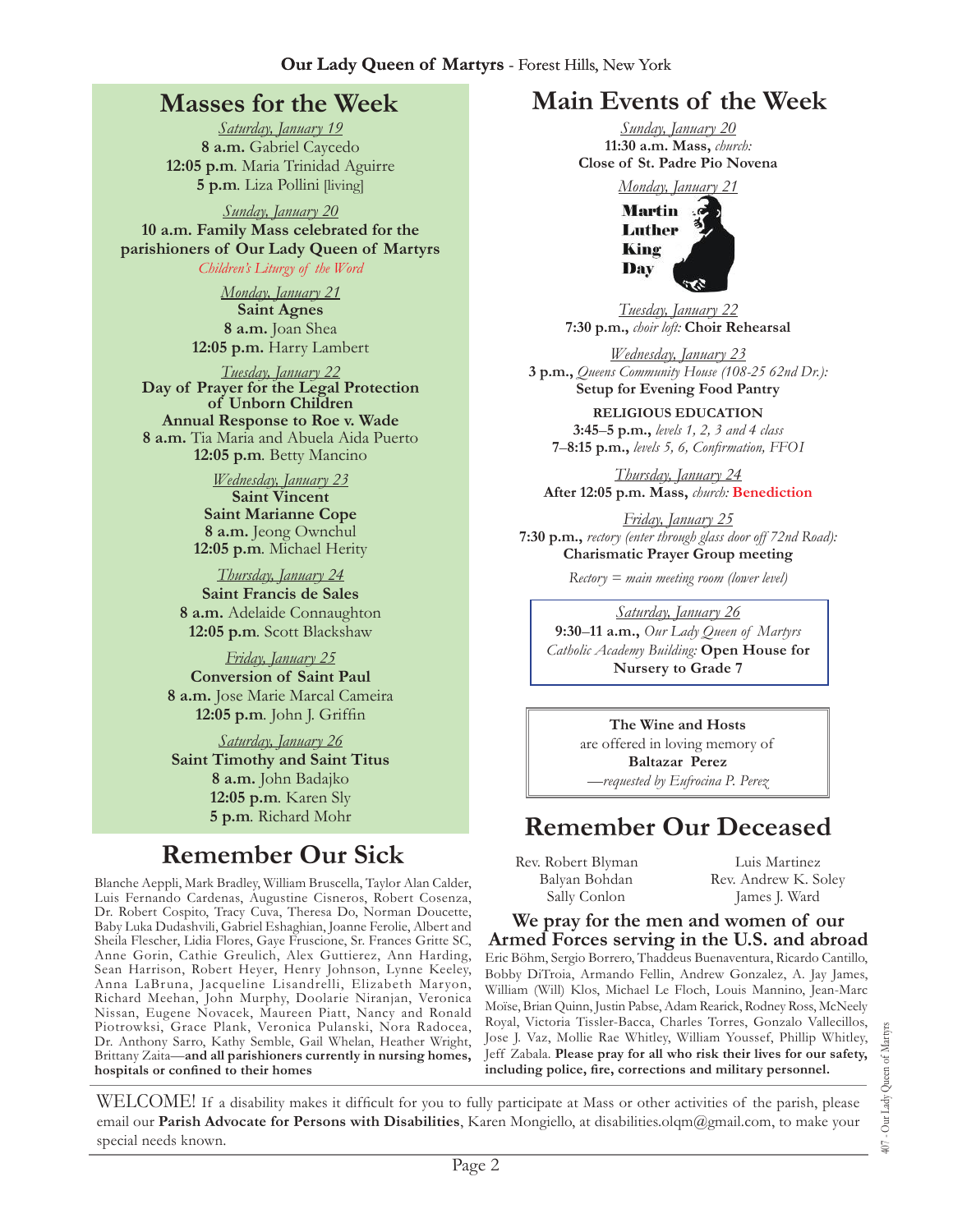### **Sunday Mass Assignments Order of Mass**

**Saturday, January 19** *5 p.m.* 

Father Cunningham  *Celebrant:* 

*Lectors:* John Doyle, Denise Bertolotti *Leader of Song:* Paula Rocheleau Hernández *EMHCs:* Kathy Scapp, Mark Scapp, Yorke Mizelle

#### **Sunday, January 20**

*8:30 a.m.* 

*Celebrant:* Father Antonin *Lectors:* Aldison Andrade, Gina Warshaw *Leader of Song:* Jennifer Gliere *EMHCs:* Grace Sommero, Richie Perl, Roger Aguinaldo

#### *10 a.m.*

*Celebrant:* Bishop Sanchez *Lectors:* Judith Balasubramaniam, Lenny Rodin *Leader of Song:* Jennifer Gliere *Children's Liturgy of the Word:* Edith Kealey *EMHCs:* Patricia Abes, Karen Nassauer, Therese Michael

#### *11:30 a.m.*

*Celebrant:* Father Passenant *Lectors:* Anita Das, Johanna Fausto-DiDio *Leader of Song:* Paula Rocheleau Hernández *EMHCs:* Aracelly Torres, Johanna Fausto-DiDio, Angela Damone

#### *1 p.m.*

*Celebrant:* Father Cunningham *Lectors:* Marie O'Brien, Noila Johnson *Leader of Song:* Cheryl Manrique *EMHCs:* Bettyanne McDonough, Eddy Eng, Al Smith *Members of the Altar Server Society at all Sunday Masses*

**Thank you to all those who serve as ushers**

**Second Sunday in Ordinary Time**  *Cycle C—11:30 a.m. Choir Mass*

**Entrance** *Missal #544—*"Sing a New Song"

**Mass Parts:** Mass of Creation (*Haugen)*

**First Reading** *Missal pg. 62—*Isaiah 62:1-5

**Responsorial Psalm**—Missal pg. 62

**Second Reading** *Missal pg. 63—*1 Corinthians 12:4-11

> **Gospel** *Missal pg. 63—*John 2:1-11

> > **Homily**

**OFFERTORY** "Jesu, Joy of Man's Desiring" *(J. S. Bach)—Choir Missal #410—*"Earthen Vessels"

**Communion** "Panis Angelicus" *(C. Casciolini)—Choir* Organ Meditation *Missal #339—*"One Bread, One Body"

**Closing Hymn** *Missal #549*—"All the Ends of the Earth"

#### **Second Collections**

›› Today's second collection is for our Adult Education programs.

›› Sunday, January 27, the second collection will be for Religious Ed-Release Time. There is also an envelope for Churches in Need (Latin America, Eastern Europe and Africa).

›› Please use the blue envelope at any time to contribute to the Parish Endowment Fund or, at our Parish Giving portal, select Blue Envelope from the pull-down menu. More at ourladyqueenofmartyrs.org/blue-envelope.

# **OLQM Catholic Academy Open House Saturday, January 26 9:30 – 11 a.m.**

**At Open House you may take a tour and stop in the classrooms, where teachers will be available to answer questions you may have.** 

**Please turn to page 4 to read more about our Academy's programs and registration dates.** 

# **[olqmca.org/admissions](https://olqmca.org/admissions/)**

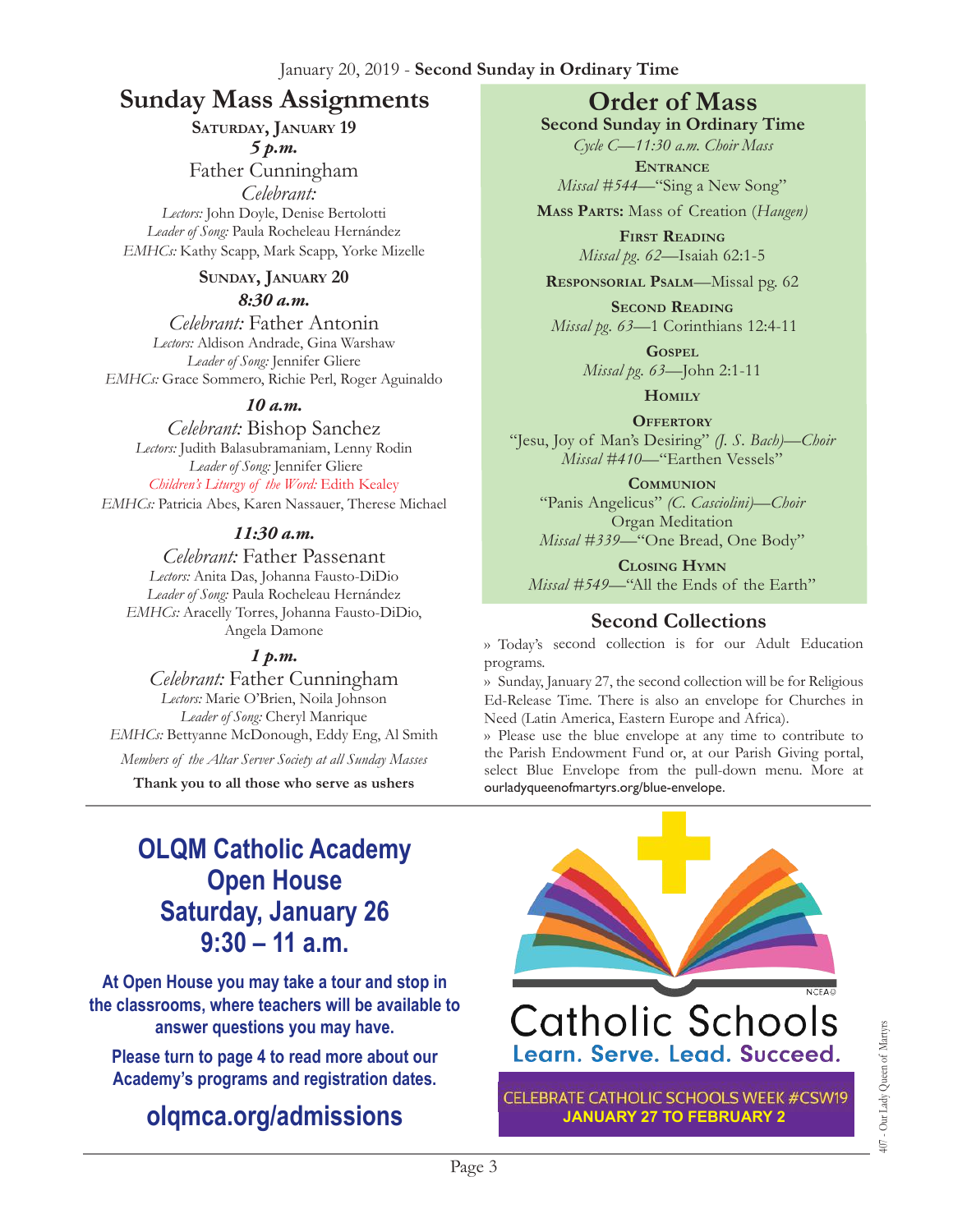

*Our Lady Queen of Martyrs Catholic Academy*

> **72-55 Austin Street Forest Hills, NY 11375 718.263.2622 www.olqmca.org**

**Excellence in Education Since 1928 Accredited by Middle States Association of Colleges and Schools** 

**Catholic Schools Week:** January 27, 2019 to February 2, 2019 **Open House & Registration for Prospective Families:**  Saturday, January 26, 2019 ● 9:30am – 11am ● Nursery to Grade 7

#### **Come see our landmark building and meet our dedicated staff and families**

#### **ACADEMIC EXCELLENCE IN ALL AREAS**

Excellent State Exam Scores in ELA, Math, Social Studies and Science , STEM Lab, Electronic Textbooks, Coding, Library Skills for All, Culturally Diverse, Many teachers (many with 30+ years at our Academy), Remedial Reading and Math Support, Spanish Class for PK-8, Smart Board or Promethean Board Technology in all classes

#### **EXTRACURRICULAR ACTIVITIES**

Band for grades 3–8 (wind, percussion and violin), CYO Basketball Teams for various grades, Youth Group grades 7 & 8, Student Council, Peer Tutoring, School-wide Field Day, Diocesan Competitions

#### **SPIRITUAL FORMATION**

Altar Serving grades 4-8, Monthly Masses and Prayer Services, faith instruction daily, Sacramental preparation

Before School Program begins at 7am After School Program 3pm – 6:30pm supervised by teachers and staff, time for homework, snack and socialization

#### **\*Designated REGISTRATION DATES March 5, 2019, 6:30 PM to 7:30 PM March 6, 2019, 8:30 AM to 9:30 AM**

For information, call (718) 263-2622 or visit us at www.olqmca.org Email: info@olqmca.org *\*Pre-Registrations also accepted at Open House on January 26, 2019*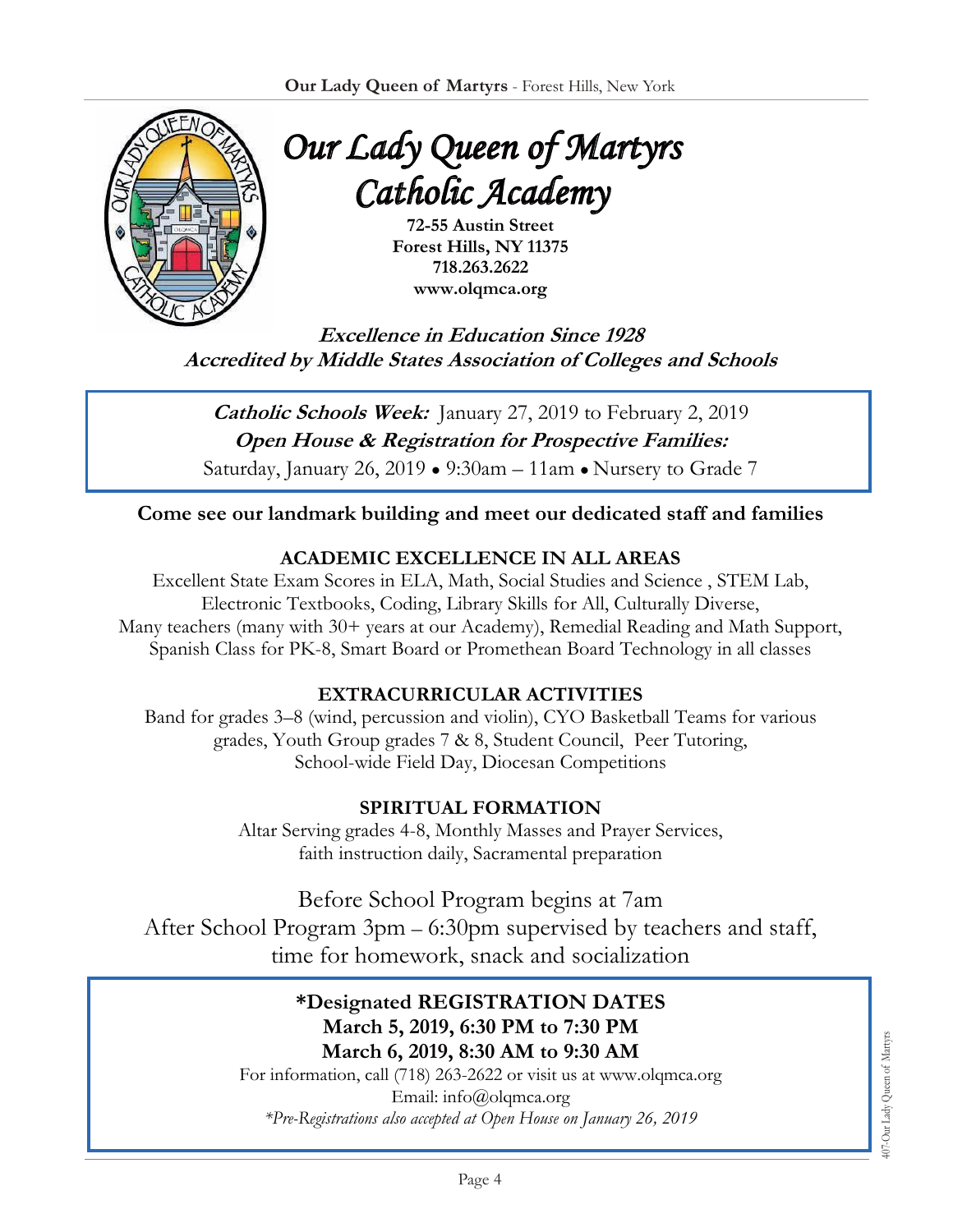

# **Novena Concludes at Today's 11:30 a.m. Mass**

ST. PIO OF PIETRELCINA, known as "Padre Pio," never tired of praying! He prayed the Novena to the Sacred Heart of Jesus daily. St. Padre Pio had the stigmata and is regarded as a miracle worker. He lived the Franciscan life of poverty and saw the image of Christ in the poor, the suffering, and the sick. Saint Pope John Paul II canonized him in 2002. Through our novena, we ask St. Padre Pio to pray for us and seek his intercession. Our parish Padre Pio prayer group meets on the second Wednesday of each month after the 12:05 p.m. daily Mass. If interested, please visit and introduce yourself at one of the Wednesday prayer meetings!

#### **Prayer to the Sacred Heart of Jesus**

O my Jesus, you have said: "Truly I say to you, ask and you will receive, seek and you will find, knock and it will be opened to you." Behold I knock, I seek and ask for the grace of. . . . *(State your intention.) Our Father. Hail Mary. Glory Be to the Father.* Sacred Heart of Jesus, I place all my trust in you.

# **Parish Lenten Mission: March 17–21**

Prayer, and learning how we benefit from prayer, is something we ask everyone to embrace during Lent. We will have more information on our parish's Lenten Mission and the presenters soon. Lent begins on Ash Wednesday, March 6.

#### **8th Annual Taste of the World Food Festival**

Mark your calendars now for **Sunday, March 10, beginning at 2:30 p.m.**, in McLaughlin Hall. You will soon be receiving a mailing containing raffle tickets. These will also be available, along with admission tickets, at the rectory office and after Masses in early February. If you would like to volunteer to assist in some way—signing up restaurants, selling tickets, helping the day of the event—we can always use more hands to ensure another successful event. Please contact Denise De Maria at 718-361-3201 or [dmtdemaria@hotmail.com.](mailto:dmtdemaria@hotmail.com) We also encourage you to patronize the establishments who provide food every year!

**Weekly Collections**



Sunday, March 10, 2019 in McLaughlin Hall

**By Telephone**

| $-0.44$ $-0.44$                                                        |            |                                                |                                             |
|------------------------------------------------------------------------|------------|------------------------------------------------|---------------------------------------------|
|                                                                        |            | Rectory Office:                                | <b>Rectory Office:</b>                      |
|                                                                        | January 13 | rectoryolqm@aol.com                            | 718-268-6251                                |
| Candle Offerings                                                       | 1,404.00   | Pastor's Office:                               | <b>Emergency</b> (last rites)               |
| 1st Collection                                                         | 9,017.38   | pastorolqm@aol.com                             | 718-810-9788 (after office hours)           |
| 2nd Collection (winter fuel)                                           | 2,419.00   | Administrator's Office:<br>admn.olqm@yahoo.com | OLQM Catholic Academy:<br>718-263-2622      |
| School Support (academy bldg maintenance)                              | 1,214.00   |                                                |                                             |
|                                                                        |            | <b>Bulletin Subjects:</b>                      | Religious Education Office:<br>718-263-0907 |
| Online Parish Giving                                                   | 1,140.00   | olgmcomm@aol.com                               |                                             |
| Mail In                                                                | 225.00     | <b>OLOM Catholic Academy</b>                   | OLQM Charity Outreach:                      |
| TOTAL                                                                  | 15,414.38  | info@olgmca.org                                | 718-268-6251, ext. 43                       |
|                                                                        |            | Pastoral Care Office:                          |                                             |
| Weekly Income Needs*                                                   | 21,250.00  | dfport@gmail.com                               | Online<br>www.ourladyqueenofmartyrs.org     |
| Surplus/(Deficit)                                                      | (5,835.62) | Religious Education Office:                    |                                             |
| * Amount needed weekly to meet church expenses. Figures are unaudited. |            | olgmreled@gmail.com                            |                                             |
|                                                                        |            | olqmrcia@yahoo.com (RCIA)                      | @OLQMChurch on Facebook,                    |
| Please remember the Roman Catholic Church                              |            | Twitter and Instagram<br>Deacon Greg Kandra:   |                                             |
| of Our Lady Queen of Martyrs in your will and estate planning.         |            | dcngreg@gmail.com                              | OLQM Catholic Academy:<br>www.olgmca.org    |
| Contact Bishop Sanchez or Father Passenant at 718-268-6251.            |            | <b>Disabilities Advocate</b>                   |                                             |
|                                                                        |            |                                                |                                             |

**By Email**

407-Our Lady Queen of Martyrs 107-Our Lady Queen of Marty

[disabilities.olqm@gmail.com](mailto:disabilities.olqm@gmail.com)